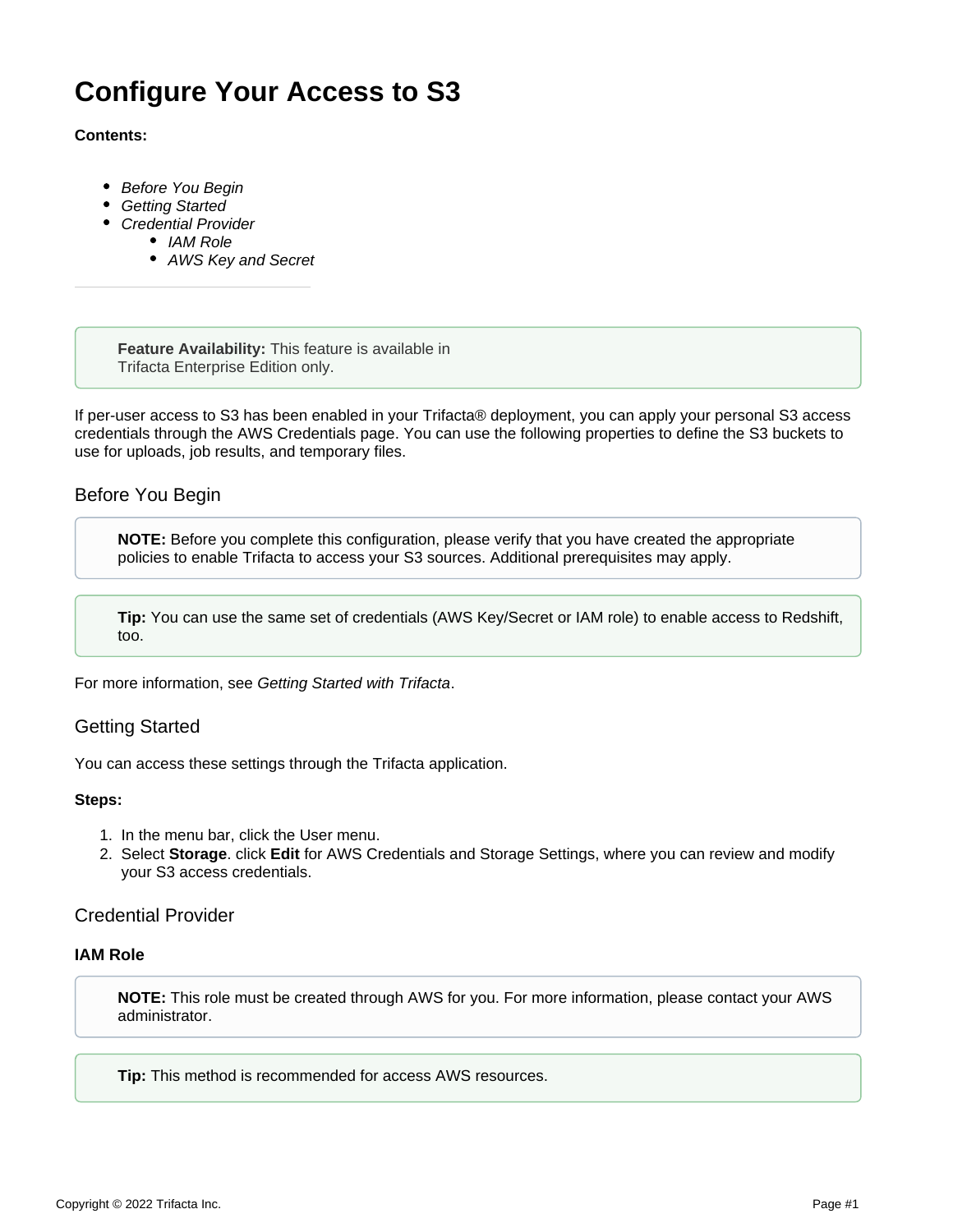**NOTE:** The Account ID and external ID values must be applied to the trust relationship that your AWS administrator must insert into the IAM role. For more information, see [Insert Trust Relationship in AWS IAM Role](https://docs.trifacta.com/display/AWS/Insert+Trust+Relationship+in+AWS+IAM+Role).

| <b>Setting</b>                        | <b>Description</b>                                                                                                                                                                         |
|---------------------------------------|--------------------------------------------------------------------------------------------------------------------------------------------------------------------------------------------|
| Account ID                            | The AWS Account ID that Trifacta uses to assume the provided-by user.                                                                                                                      |
|                                       | <b>NOTE:</b> This value is specified as part of your initial registration.                                                                                                                 |
| External ID                           | The external identifier for Trifacta is listed for you. This value cannot be modified.                                                                                                     |
|                                       | <b>NOTE:</b> This value is specified as part of your initial registration.                                                                                                                 |
| Available IAM<br>Role ARNs            | You can specify the set of IAM Role ARNs from which workspace users can select for their access.                                                                                           |
| Select Default<br><b>IAM Role ARN</b> | From the available IAM Role ARNs, you can specify the default one. This value must be provided by your AWS<br>administrator.                                                               |
| Default S3 Bucket                     | This bucket is used for storage, unless another bucket is explicitly selected.                                                                                                             |
|                                       | <b>NOTE:</b> Specify the top-level bucket name only. There should not be any backslashes in your entry.                                                                                    |
| Extra S3 Buckets                      | You can specify a comma-separated string of additional S3 buckets that are available for storage. Do not put any<br>quotes around the string. Whitespace between string values is ignored. |

## <span id="page-1-0"></span>**AWS Key and Secret**